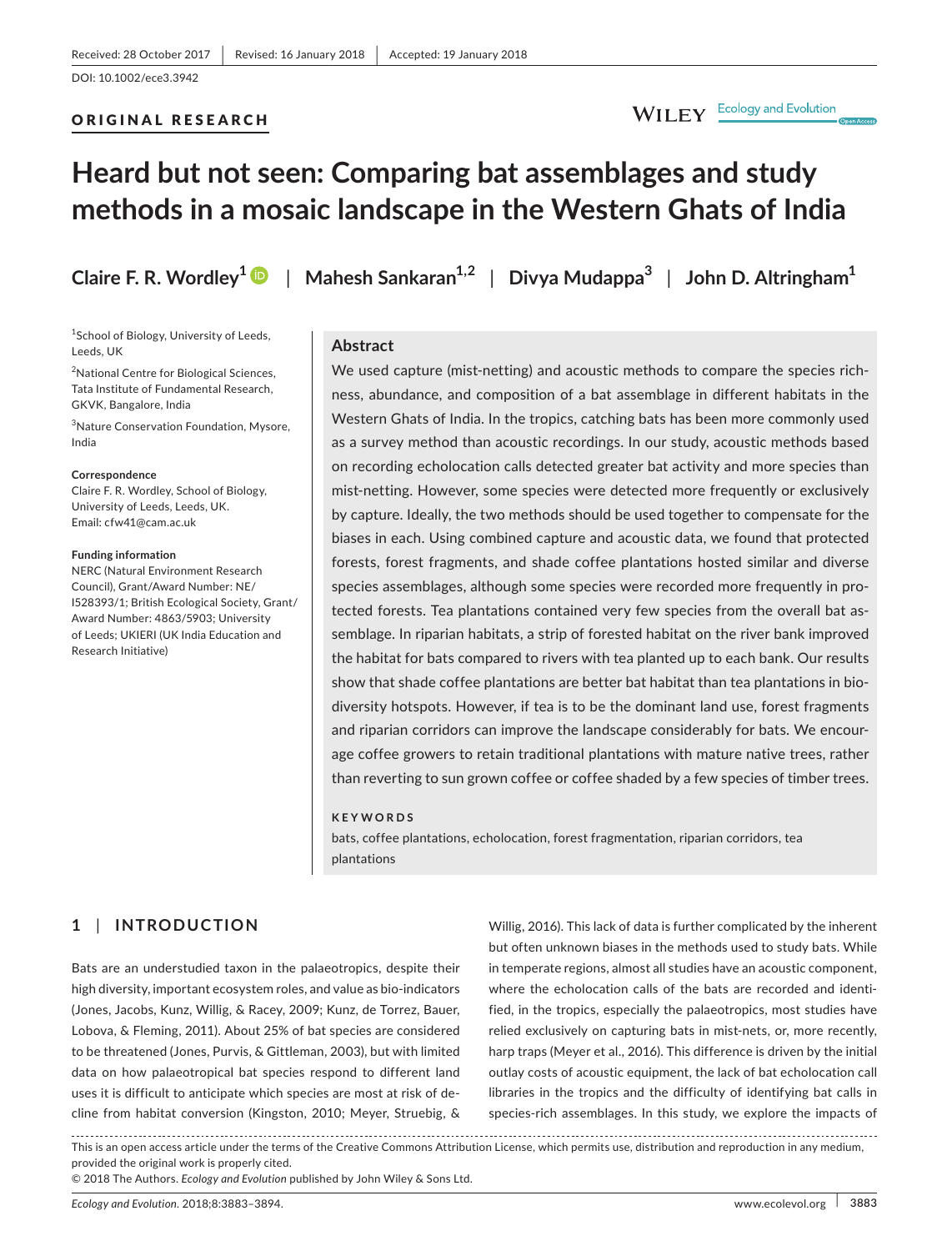**3884 WII FY** Ecology and Evolution **and Experiment Construction WORDLEY** ET AL.

land-use change on bats in south India, and the relative merits of two widely used techniques for surveying bats.

All methods for studying bats have potential advantages and disadvantages. Catching bats often allows better species-level identification than acoustic methods and allows the collection of data on biometrics, sex and reproductive status, and genetic material. However, it is time-consuming, invasive, and can lead to bias as the percentage of the airspace sampled is small and usually close to the ground, and some species are better at avoiding capture than others (O'Farrell & Gannon, 1999).

These drawbacks have been compensated for in recent studies by the use of ultrasound detectors, which detect the echolocation calls of bats. Acoustic recordings can help achieve a more complete species list for the area, and sample some species that are never caught (Kalko, Handley, Handley, Handley, & Handley, 1996; MacSwiney, Clarke, & Racey, 2008). However, some species cannot be separated using echolocation calls alone, low intensity echolocators and nonecholocating bats are under-sampled or not sampled at all (O'Farrell & Gannon, 1999), and ultrasound does not travel far in dense vegetation. Several studies indicate that combining acoustic and capture data give the most complete picture of the bat assemblage (Furey, Mackie, & Racey, 2009; MacSwiney et al., 2008; Murray, Britzke, Hadley, & Robbins, 1999; O'Farrell & Gannon, 1999), yet ecological studies of bats generally report data gathered using only one method.

In this study, we compare and combine results from capture (mist-netting) and acoustic surveys of a palaeotropical bat assemblage to assess the responses of bats to agricultural land uses in South Asia. While harp trapping is widely used in South-East Asia and offers some advantages over mist-netting (Kingston, 2013), we chose to use mist-nets in this study as they are more widely available, easier to transport and deploy in dense understorey, can cover much larger airspaces per unit cost, and are the capture method most commonly used in India. Our early efforts to use  $4.2\ \text{m}^2$  two-bank harp traps to catch in forest fragments and coffee plantations were unsuccessful despite high numbers of bats captured in tunnels using these traps (Wordley, Foui, Mudappa, Sankaran, & Altringham, 2014), and we found it difficult to set the traps up in dense understorey, so we reverted to using only mist-nets.

We employed both mist-netting and acoustic sampling in seven habitats (tea (*Camellia sinensis*) plantations, shade coffee (*Coffea arabica* and *C. canephora*) plantations, forest fragments, protected forest, rivers in tea, rivers in tea with riparian corridors, and rivers in protected forests). There were insufficient suitable rivers with coffee planted up to each bank to study bat assemblages in this habitat. We predicted that acoustic sampling would record more insectivorous species, but that mist-netting would capture more frugivorous species, across all habitats. We predicted that nonecholocating frugivorous species would be detected by capture alone, but that all other species would be more frequently detected by acoustic sampling. We then used these data to compare the relative bat diversity in each habitat.

Despite its size, and the fact that it hosts 10% of the world's bat species, there have been few ecological studies of India's bats. The Western Ghats are, together with Sri Lanka, the eighth "hottest" biodiversity hotspot in the world (Myers, Mittermeier, Mittermeier, da Fonseca, & Kent, 2000), yet only 6% of the land area of the Western Ghats remains under primary vegetation (Sloan, Jenkins, Joppa, Gaveau, & Laurance, 2014). Most of the remaining forest survives as small fragments in a matrix of agricultural land including coffee and tea plantations (Menon & Bawa, 1997). Since 2000, the Nature Conservation Foundation (NCF) has been working to extend and restore the forest fragments in our study area, the Anamalai Hills around Valaparai, and to encourage local coffee growers to shade their coffee with native shade trees rather than commercial timber trees (Mudappa & Raman, 2007). NCF has also been working to understand the relative diversity of different taxa from spiders to mammals in protected forests, forest fragments, and different types of plantations (Kapoor, 2008; Kumar, Mudappa, & Raman, 2010).

Assessment of the value of agroforestry plantations for bats in the palaeotropics has been identified as a key research need (Meyer et al., 2016). Globally, there was a 20% decline in shade-grown agroforestry coffee between 1996 and 2010, such that only 24% of coffee is now managed under diverse shade (Jha et al., 2014). Neotropical studies show that coffee and cacao grown under a canopy of native shade trees can provide a good habitat for many bat species (Faria, Laps, Baumgarten, & Cetra, 2006; Harvey & Villalobos, 2007; Pardini et al., 2009; Pineda, Moreno, Escobar, & Halffter, 2005; Williams-Guillén & Perfecto, 2010, 2011). The few studies on bat diversity in coffee from Asia give similar results (Graf, 2010; Wordley, Sankaran, Mudappa, & Altringham, 2015, 2017); however, little is known about the value of this habitat for most palaeotropical bat species.

Studies on palaeotropical bats in a range of agricultural land uses, especially large-scale commercial uses, have also been identified as a key research need (Meyer et al., 2016). Tea is a widespread and expanding commercial land use across the palaeotropics (FAOSTAT 2014). In the study site, as is typical, it is grown as clipped bushes with light shade from Australian silver oak trees (*Grevillea robusta*). Wordley et al. (2015) demonstrated that many bat species avoided areas with a high coverage of tea plantations, and similar patterns have been documented for birds and frogs (Murali & Raman, 2012; Sidhu, Raman, & Goodale, 2010). As climate change is likely to lead to an upslope expansion of the areas suitable for tea and coffee cultivation globally, it is important to understand the likely relative impacts of these two plantation types on biodiversity.

Riparian habitats are important foraging areas for many bat species, due to the abundance of insects. Studies have found that bankside vegetation significantly increased bat activity over rivers, but these have mostly been from temperate regions (Lundy & Montgomery, 2009; Ober, Hayes, & Hall, 2008; Warren, Waters, Altringham, & Bullock, 2000). While Indian law does not currently legislate to promote riparian corridors of vegetation along river banks, in other countries riparian corridors are compulsory in certain land uses, particularly heavily modified plantations, to reduce erosion of river banks, intercept fertilisers, and provide habitats for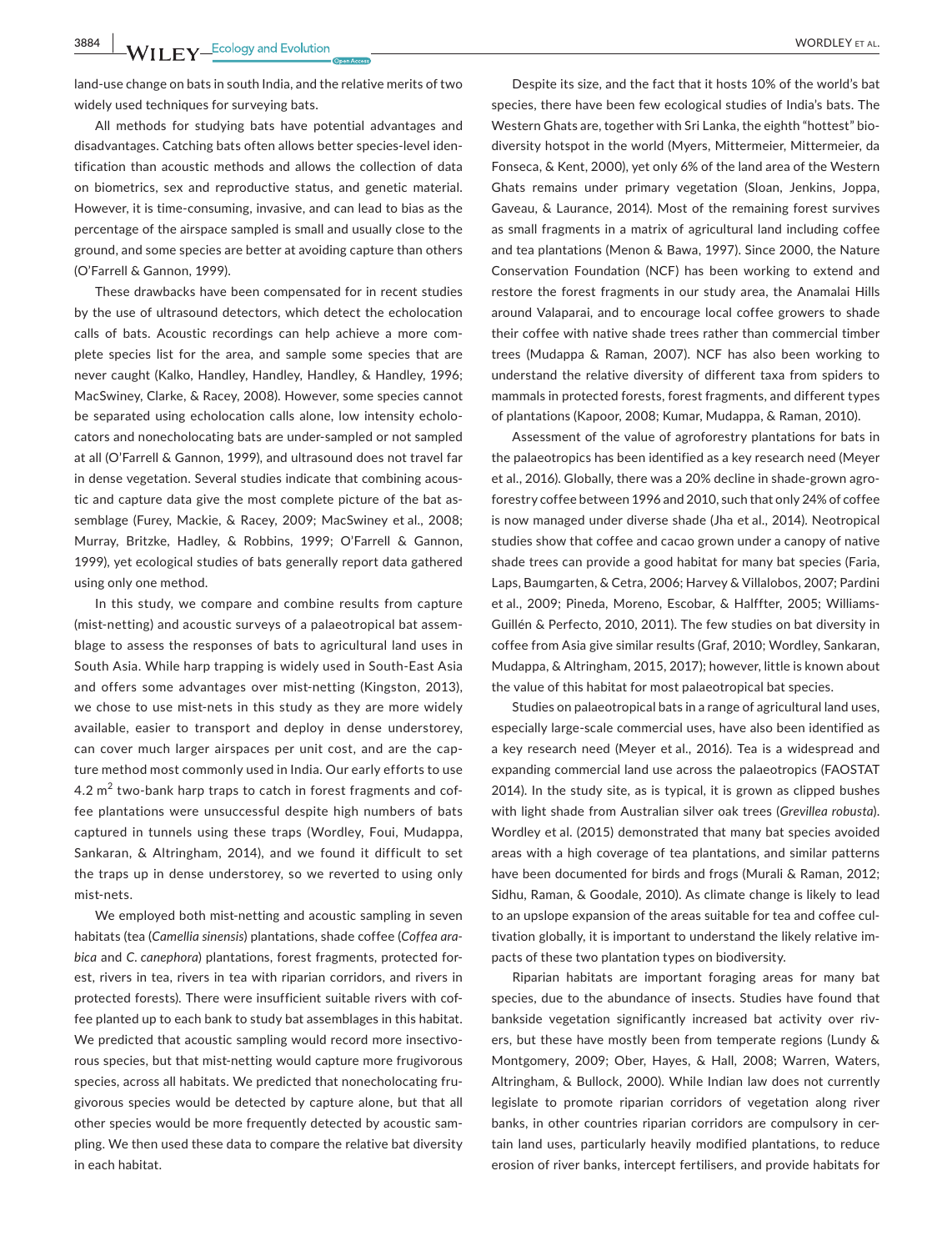**|** WORDLEY et al. **3885**

biodiversity (Marczak et al., 2010; Mayer, Reynolds, McCutchen, & Canfield, 2007; Sweeney et al., 2004).

By studying bat species in a range of habitats in the Valparai plateau and adjacent Anamalai Tiger Reserve, we aim to determine which species survive in human-modified landscapes, and which decline or disappear. We also aim to determine the relative contribution made by human-modified habitats such as fragmented forests, agroforestry plantations, and monoculture plantations to maintaining bat diversity, and which methods are most appropriate for measuring this diversity. We predict that fragmented forests will have lower diversity and altered species composition compared to protected forests; that shade-grown agroforestry coffee plantations will retain a similar but less diverse bat assemblage compared to forest fragments; and that tea plantations will have the lowest diversity of all. We predict that the presence of riparian corridors on rivers in tea plantations will increase the bat diversity on those rivers compared to rivers without riparian corridors, but that rivers in protected areas will retain the highest diversity. We predict that forest-adapted species such as Megadermatidae, Rhinolophidae, and Hipposideridae will show the greatest declines in all nonprotected habitats, and that fruit bats will be largely absent from tea plantations.

## **2** | **MATERIALS AND METHODS**

## **2.1** | **Study area**

This study was conducted on the Valparai plateau and adjacent Anamalai Tiger Reserve in the state of Tamil Nadu in the southern Western Ghats (N 10.2–10.4°, E 76.8–77.0°). The Valparai plateau is an agricultural landscape approximately 800–1,600 m asl dominated by tea plantations interspersed with shade-grown coffee plantations, eucalyptus plantations, rainforest fragments, streams, and riparian vegetation (Mudappa & Raman, 2007). Forest fragments and riparian corridors were remnant forest patches or secondary forest/ overgrown plantations dominated by mature native trees. Several of these fragments have received supplementary planting to restore and extend them (Mudappa & Raman, 2007). The native vegetation is mid-elevation tropical wet evergreen forest of the *Cullenia exarillata–Mesua ferrea–Palaquium ellipticum* type (Pascal, 1988; Raman, Mudappa, & Kapoor, 2009). For a detailed map of the study area, see Wordley et al. (2015). The average annual rainfall is 3,500 mm, of which about 70% falls during the southwest monsoon (June– September; Raman et al., 2009).

## **2.2** | **Data collection**

We chose five sites for each of the seven study habitats, and between January and May 2010 to 2013, and in November–December 2014, we spent a total of two nonconsecutive nights at each site capturing bats and recording echolocation calls. We caught bats and recorded them on the same night to reduce the effects of inter-night variation. At every site, we caught bats using five ground level (6 m x 2.5 m) mist-nets 50–200 m from the nearest acoustic sampling point, and

recorded at five points 100 m apart for 15 min per point every night. We started recording 40 min after sunset as bats begin foraging at different times relative to sunset, so until it is fully dark, each acoustic recording point may be subject to temporal bias. We used a handheld Pettersson D240X ultrasound detector [\(www.batsound.com\)](http://www.batsound.com) recording onto an Edirol R-09 ([www.roland.com](http://www.roland.com)) digital recorder. The detector was set to constantly sample, so a trigger level was not used. The detector was moved in a semicircular arc to record bats from a wider section of the aerospace. Nets were opened at sunset and closed after 2.5 hr. Bats caught in nets were identified to species using Bates and Harrison (1997) and Srinivasulu, Racey, and Mistry (2010). In riparian habitats, all nets were set over the river, and recordings were made on the river banks, pointing at the river, so only species close to the river would be recorded. All rivers were at least 4 m wide at the point of sampling. Forest fragment size varied from 2.2 to 102.8 ha, riparian corridor area from 3.7 to 159.7 ha, and riparian corridor width from 17 to 1,070 m at the widest point. All study sites were at least 1 km apart, and spatial auto-correlation of bat species presence was low (Wordley et al., 2015) so has not been considered here. The elevation range in this study did not affect the likelihood of the presence of any of the species modeled by Wordley et al. (2015), so has not been considered here.

## **2.3** | **Sound analysis**

Echolocation calls were visualized as spectrograms to measure call parameters using BatSound ([www.batsound.com\)](http://www.batsound.com). Calls were manually identified using an echolocation call library for the area (Wordley et al., 2014). At each recording point, a species was marked as present if a call unambiguously attributable to that species was recorded within the 15 min recording. Due to call overlap between species (Wordley et al., 2014), not all species were easily identifiable. *Scotophilus heathii* and *Pipistrellus ceylonicus* overlapped extensively in call frequency and had the same call structure, but *S. heathii* calls were clustered toward the higher end of the *P. ceylonicus* range with only one call as low as 33.8 kHz; here we have classified calls of 31–34 kHz as *P. ceylonicus*, and not attempted to identify frequency modulated (FM) calls with a quasi-constant frequency (QCF) tail between 34 and 44 kHz, meaning that *S. heathii* is not represented in acoustic data. Even though the end frequencies and FMAXE (Frequency of Maximum Energy) overlapped, in practice *Myotis horsfieldii* and *Miniopterus fuliginosus* calls could be easily identified by differing call structure (FM in the former and FM with a QCF tail in the latter). The calls of *Scotophilus kuhlii* and *Myotis peytoni* (previously *M. montivagus*) were, however, difficult to distinguish from *M. fuliginosus*. As some *M. fuliginosus* and all *S. kuhlii* calls had end frequencies under 45 kHz, we ignored calls of end frequency 40–44 kHz and classed frequency modulated calls with a quasi-constant frequency tail of 45–53 kHz as *M. fuliginosus*, meaning that *M. peytoni* and *S. kuhlii* are not represented in acoustic data. *M. peytoni* calls were difficult to tell apart in practice from *M. fuliginosus* so we cannot be sure that there are not some *M. peytoni* calls misclassified as *M. fuliginosus.* However, given the apparent scarcity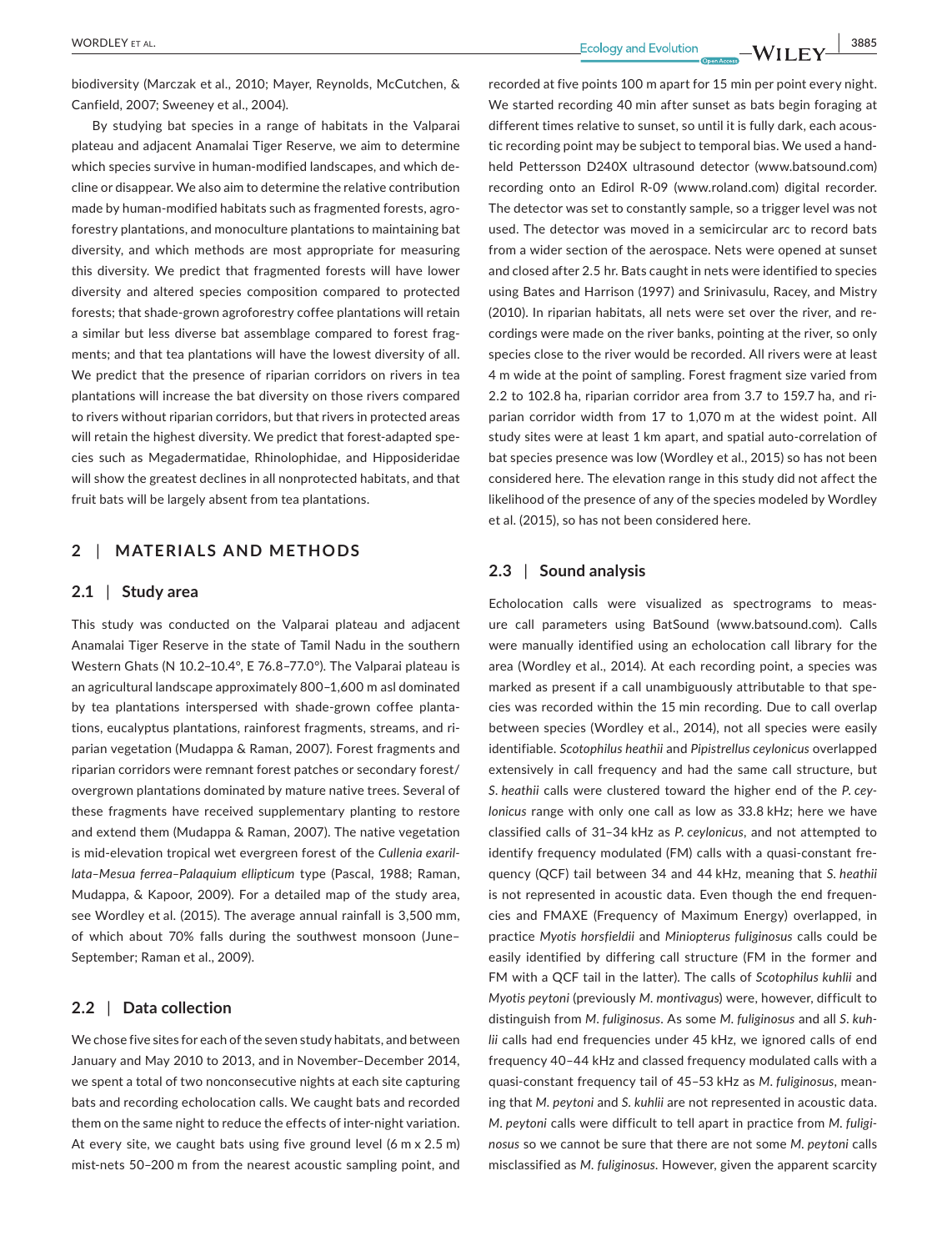**3886 WORDLEY ET AL. WORDLEY ET AL. WORDLEY** ET AL.

of *M. peytoni*—we caught three *M. peytoni* compared to 78 *M. fuliginosus* and 71 *M. horsfieldii*—this is unlikely to add many false positive data points. As globally there is only a recording from a single *Hesperoptenus tickelli* (Wordley et al., 2014), we only classified bats falling within the frequency range seen in this individual recording (18–22 kHz) *as H. tickelli*, meaning this species may be underrepresented in acoustic recordings. The assemblage had only two nonecholocating species (*Cynopterus brachyotis* and *Latidens salimalii*), the latter being excluded from analysis as it was never recorded more than once per habitat.

Echolocation calls that we could not identify to species were removed from all further analyses, along with per habitat singletons which are likely to be functionally unimportant in the assemblage (McConkey & O'Farrill, 2015).

#### **2.4** | **Species rarefaction curves**

We generated individual-based species rarefaction curves combining capture and acoustic data for each habitat, using the R packages "picante" and "vegan," using the formula "rarefaction" ([http://www.](http://www.jennajacobs.org/R/rarefaction.html) [jennajacobs.org/R/rarefaction.html](http://www.jennajacobs.org/R/rarefaction.html); Kembel et al., 2010; Oksanen et al., 2013; R Core Team, 2014). We calculated the "Chao" estimated species richness per habitat and per site for each method using the "vegan" package in R.

#### **2.5** | **Species richness**

We combined the data from both nights at each site to avoid pseudo-replication. Generalized linear mixed models would not converge for these data, so we ran a Poisson generalized linear model (GLM) in "lme4" with method (capture, acoustic sampling) and habitat as the predictor variables, and compared models with and without each factor to the full model using a likelihood ratio  $\chi^2$  test (Bates, Maechler, Bolker, & Walker, 2014). We ran pairwise comparisons and corrected for multiple testing using the false discovery rate (FDR) method in the "lsmeans" package in R (Lenth, 2014).

## **2.6** | **Size effects**

Areas of forest fragments and riparian corridors were calculated using ArcGIS (Wordley et al., 2015). Riparian corridor width (perpendicular to river bank) was measured at each acoustic transect point and the mean taken per corridor. Linear regression analyses were performed in R to look at the effects of forest fragment area, riparian corridor area, and riparian corridor width on bat species richness (Table S7).

## **2.7** | **Activity**

The total number of "records" of bats per method and per site were counted. We counted every bat captured as one record, and every species recorded in a 15-min acoustic recording as a record. We did

not count the number of calls per species at each point, to reduce bias from recording the same individual bat multiple times or due to different likelihood of detection of different species. We followed the same procedure as for species richness except that we ran a quasi-Poisson GLM due to over-dispersion.

## **2.8** | **Species composition**

Using the "PERMANOVA" (permutational multivariate analysis of variance using distance matrices) method executed through the "ADONIS" function in "vegan" with 9,999 permutations, we tested for differences in species composition between habitats, and ran pairwise comparisons using FDR.

For each species with >30 records in total, we used Kruskal– Wallis tests on site level data to test for changes in the activity between habitats, using the "agricolae" package in R to conduct pairwise comparisons with FDR correction (de Mendiburu, 2014).

## **3** | **RESULTS**

## **3.1** | **Species richness**

We recorded 17 species (Table 1). Observed species richness was equal or close to the estimated species richness per habitat and per site when both detection methods were combined (Figure 1, Table S1). When capture data alone were used, species richness and estimated species richness were considerably lower, with no bats captured in tea and higher species richness in tea riparian and riparian corridors than in protected area forest. When acoustic data alone were used, the estimated species richness was slightly lower across the board than when methods were combined, but the overall pattern was very similar; except in forest fragments where estimated species richness was five compared to 8.5 when methods were combined (Table S1). Combined capture and acoustic data and acoustic data alone yielded significantly higher species richness than capture data alone, for all habitats, but not significantly higher than for acoustic data alone (Table S2).

Species richness differed between habitats (deviance = 773.7, *df* = 7, *p* < .001) and with the sampling methods used (deviance =  $850.9$ ,  $df = 3$ ,  $p < .001$ ), but there was no significant interaction (deviance = 16.47, *df* = 12, *p* = .17). Species richness was significantly lower in tea plantations than in all other habitats (Figure 2) and highest in protected forest rivers followed by protected area forest. Rivers through protected area forest had significantly greater species richness than tea plantations, rivers through tea with no riparian corridor (hereafter tea riparian), coffee plantations, and forest fragments (Figure 2, Table S2).

Fragment area, riparian corridor area, and riparian corridor width did not have significant effects on the total species richness (*F*<sub>1,3</sub> = 0.002, adjusted *R*<sup>2</sup> = −.333, *p* = .969; *F*<sub>1,3</sub> = 0.117, adjusted *R*<sup>2</sup> = −.283, *p* = .755; *F*<sub>1.3</sub> = 0.164, adjusted *R*<sup>2</sup> = −.264, *p* = .713, respectively; Table S7).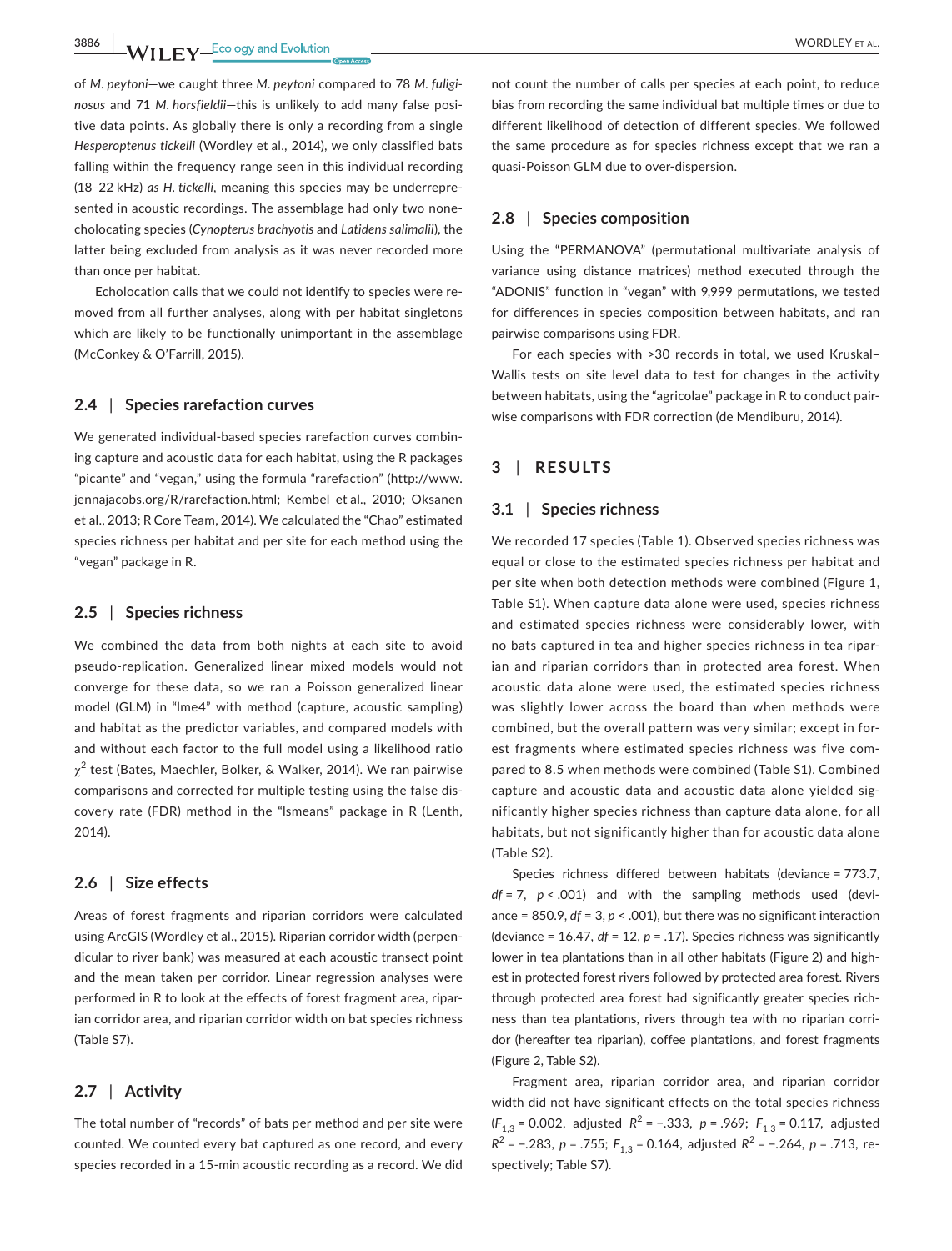TABLE 1 Total numbers of each species captured or recorded in each habitat (per habitat singletons removed in analysis)

| Species                 | Protected<br>area forest | <b>Forest fragments</b> | Coffee         | Tea          | <b>Protected area</b><br>forest river | Riparian corridor         | Tea riparian             |
|-------------------------|--------------------------|-------------------------|----------------|--------------|---------------------------------------|---------------------------|--------------------------|
| Cynopterus brachyotis   | C: 22                    | 22                      | 29             |              | 31                                    | 13                        |                          |
|                         | A:                       |                         |                |              |                                       |                           |                          |
| Hesperoptenus tickelli  | C:                       |                         |                |              |                                       |                           |                          |
|                         | A: 1                     | $1\,$                   | $\overline{4}$ | $\,1$        | $\epsilon$                            | $\,1\,$                   |                          |
| Hipposideros pomona     | $\mathsf{C}\mathpunct:$  | $\mathbf{1}$            |                | $\mathbf{1}$ |                                       |                           |                          |
|                         | A:6                      | $\,1\,$                 | $\mathfrak{S}$ |              | 5                                     | $\mathbf{1}$              | $1\,$                    |
| Latidens salimalii      | C:                       |                         |                |              | $1\,$                                 | $\mathbf{1}$              |                          |
|                         | A:                       |                         |                |              |                                       |                           |                          |
| Megaderma spasma        | C: 9                     | $\sqrt{2}$              |                |              |                                       |                           |                          |
|                         | A:                       |                         |                |              |                                       |                           |                          |
| Miniopterus fuliginosus | C:                       |                         |                |              | $\sqrt{2}$                            | $\mathbf{3}$              | $\overline{2}$           |
|                         | A: 11                    | $\,8\,$                 | 29             | 32           | 21                                    | 25                        | 28                       |
| Miniopterus pusillus    | C:                       |                         |                |              | 9                                     | $\mathbf{1}$              |                          |
|                         | A: 27                    | 5                       | 20             | 8            | 26                                    | 11                        | 9                        |
| Myotis horsfieldii      | C:                       |                         |                |              | $\sqrt{2}$                            | $\ensuremath{\mathsf{3}}$ | $\overline{2}$           |
|                         | A:                       |                         |                |              | 26                                    | 27                        | 26                       |
| Myotis peytoni          | $\mathsf{C}\mathpunct:$  |                         |                |              |                                       | $\overline{2}$            |                          |
|                         | A:                       |                         |                |              |                                       |                           |                          |
| Pipistrellus ceylonicus | C:                       |                         |                |              | $\mathbf{1}$                          | 10                        | $\,8\,$                  |
|                         | A: 21                    | 20                      | 36             | 38           | 35                                    | 42                        | 47                       |
| Rousettus leschenaultii | C:                       |                         | $\mathbf 1$    | $\,1\,$      |                                       | $\,1\,$                   | $\sqrt{2}$               |
|                         | А:                       |                         |                |              |                                       | 6                         |                          |
| Rhinolophus beddomei    | C:                       |                         | $\overline{2}$ |              | $\ensuremath{\mathsf{3}}$             | $\overline{2}$            |                          |
|                         | A: 13                    | $\overline{2}$          |                |              | 10                                    | $\mathbf{1}$              |                          |
| Rhinolophus indorouxii  | C: 1                     | $\overline{2}$          |                |              |                                       |                           |                          |
|                         | A:4                      | 6                       | 9              | 3            | $\overline{4}$                        | 14                        | $\overline{4}$           |
| Rhinolophus lepidus     | C: 2                     | $\mathbf{1}$            |                |              | $\sqrt{2}$                            | $\overline{2}$            |                          |
|                         | A: 15                    | $11\,$                  | 21             | 5            | 32                                    | 23                        | 22                       |
| Rhinolophus rouxii      | C: 23                    |                         |                |              | $1\,$                                 |                           |                          |
|                         | A:11                     | 3                       | $\overline{2}$ |              | 8                                     |                           |                          |
| Scotophilus heathii     | $\mathsf{C}\mathpunct:$  |                         |                |              |                                       |                           | $\overline{\phantom{a}}$ |
|                         | A:                       |                         |                |              |                                       |                           |                          |
| Scotophilus kuhlii      | C:                       |                         |                |              |                                       | $\sqrt{2}$                |                          |
|                         | А:                       |                         |                |              |                                       |                           |                          |

C, Capture; A, Acoustic.

## **3.2** | **Activity**

Habitat had a significant effect on overall activity (deviance = −2,286.02, *df* = −18, *p* < .001), as did method (deviance = −699.88, *df* = −14, *p* < .001), but the interaction was not significant (deviance = −75.26, *df* = −12, *p* = .074). Activity was significantly lower in tea plantations and forest fragments than in all other habitats when methods were combined, but with capture data alone, forest fragments had slightly higher activity than coffee plantations (Figure 3, Table S3). Activity using combined data was

significantly higher on rivers in protected area forest than in all other habitats except riparian corridors. Activity was significantly lower for capture data than for combined data, whereas activity for acoustic data was not significantly different from combined.

## **3.3** | **Species composition**

Species composition (using combined acoustic and capture data) differed significantly between habitats (Table 2). Protected area forests were significantly different in species composition from all riparian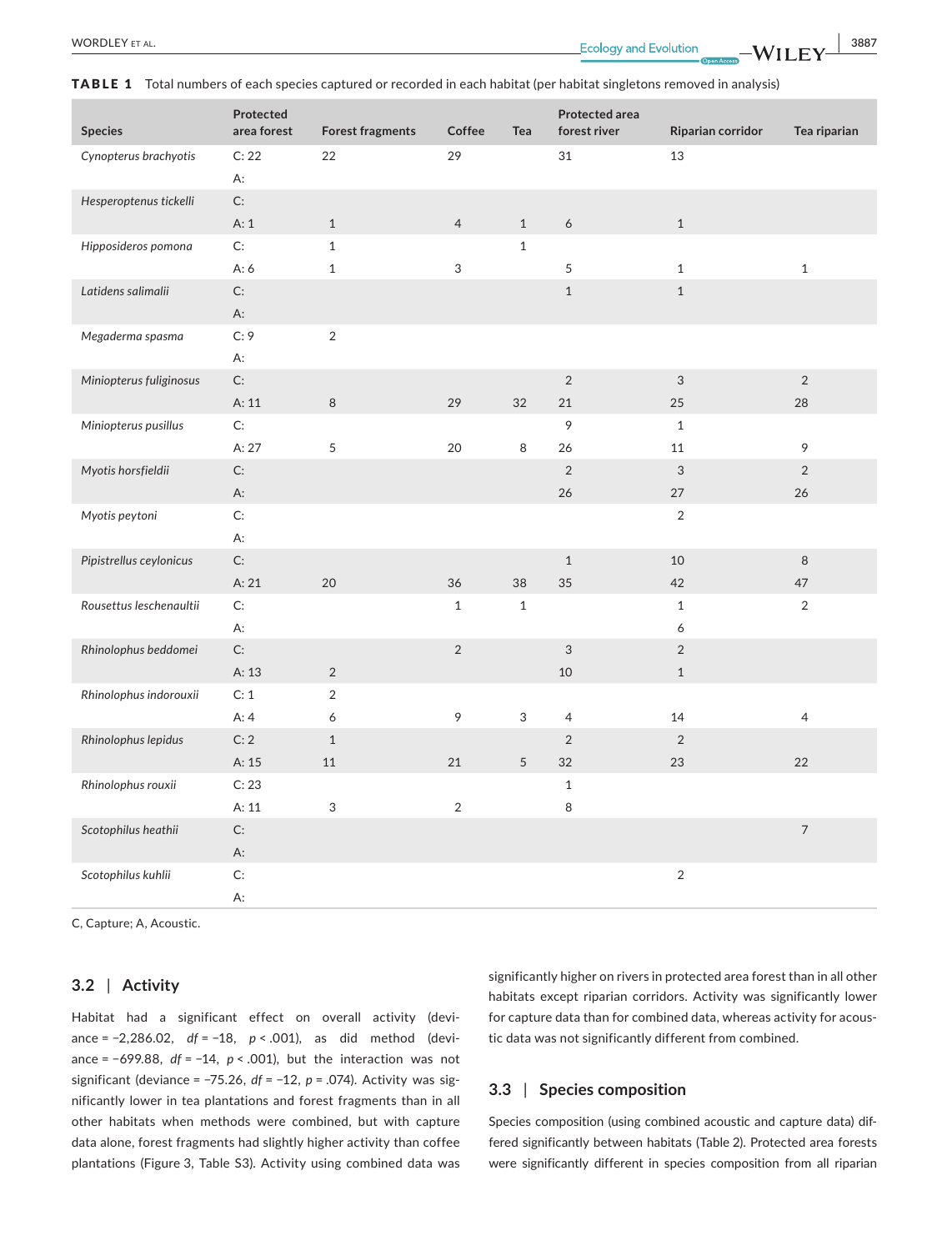

FIGURE 1 Species rarefaction curves with 95% confidence intervals per habitat for capture data, acoustic data, and acoustic and capture data combined

habitats and tea plantations, but not coffee plantations or forest fragments. Coffee and forest fragments did however differ significantly from each other in species composition. Rivers in protected area forest were significantly different from riparian corridors and tea riparian, as well as all the nonriparian habitats. Tea plantations were significantly different in species composition from all other habitats. Several species showed significant changes in activity between habitats (Table S4).

When only capture data were used, fewer significant differences in species composition were seen between habitats (Table S5). While *F* and *p* values were typically lower using acoustic data only compared to combined data, most significant results remained (Table S6).

## **4** | **DISCUSSION**

#### **4.1** | **Comparison of methods**

We demonstrate that the use of acoustic methods is feasible in India, and that while combining mist-netting and acoustic data maximizes the number of species that will be detected, acoustic methods alone give broadly similar results in terms of richness and composition to those obtained by combining both methods. Despite the fact that several species could not be identified from acoustic recordings due to overlapping call structure, acoustic methods gave consistently higher estimates of species richness and activity than mist-netting (Figures 1–3), and detected more significant differences in species composition (Table 2).

Very few bats were caught in tea plantations (none, after per habitat singletons were removed); however, several species were recorded in tea acoustically (Table 1). This is likely due to the difficulty of catching bats in wide open spaces (O'Farrell & Gannon, 1999; Patriquin, Hogberg, Chruszcz, Barclay, & Barclay, 2003). Conversely, we noted a relative

decrease in the activity and species richness in forest fragments using acoustic methods as compared to mist-netting. This may be due to the dense understory in forest fragments absorbing echolocation calls, unlike protected area forest which had a fuller canopy and consequently a less dense understory. We recommend that people undertaking acoustic surveys in heavily vegetated habitats undertake experiments to determine the effects of vegetation on reducing call detection.

We strongly encourage the creation of more bat echolocation call libraries from India, and from the palaeotropics more widely, and the expansion of acoustic sampling as a study technique in the tropics. While acoustic methods are more difficult to implement in species-rich tropical assemblages than in temperate regions, studies have shown that species-level classification is possible for up to 66% of bat calls even in mega-diverse countries such as Mexico (Zamora-Gutierrez et al., 2016). Acoustic studies are certainly possible in India, where the bat assemblage in each study site is likely to be less diverse than in the neotropics or South-East Asia (Mendenhall, Karp, Meyer, Hadly, & Daily, 2014), and call libraries so far have not exceeded twenty species per site (Raghuram, Jain, & Balakrishnan, 2014; Wordley et al., 2014). More acoustic monitoring in the palaeotropics would improve our understanding of the distribution and ecology of bats, and help with conservation prioritization by identifying which species are rare, and what their habitat preferences are.

## **4.2** | **Comparison of plantations, fragments and forest**

This study found broadly similar species richness and composition between bat assemblages in protected area forest, coffee plantations, and forest fragments, indicating that the original bat assemblage need not be lost in a modified landscape so long as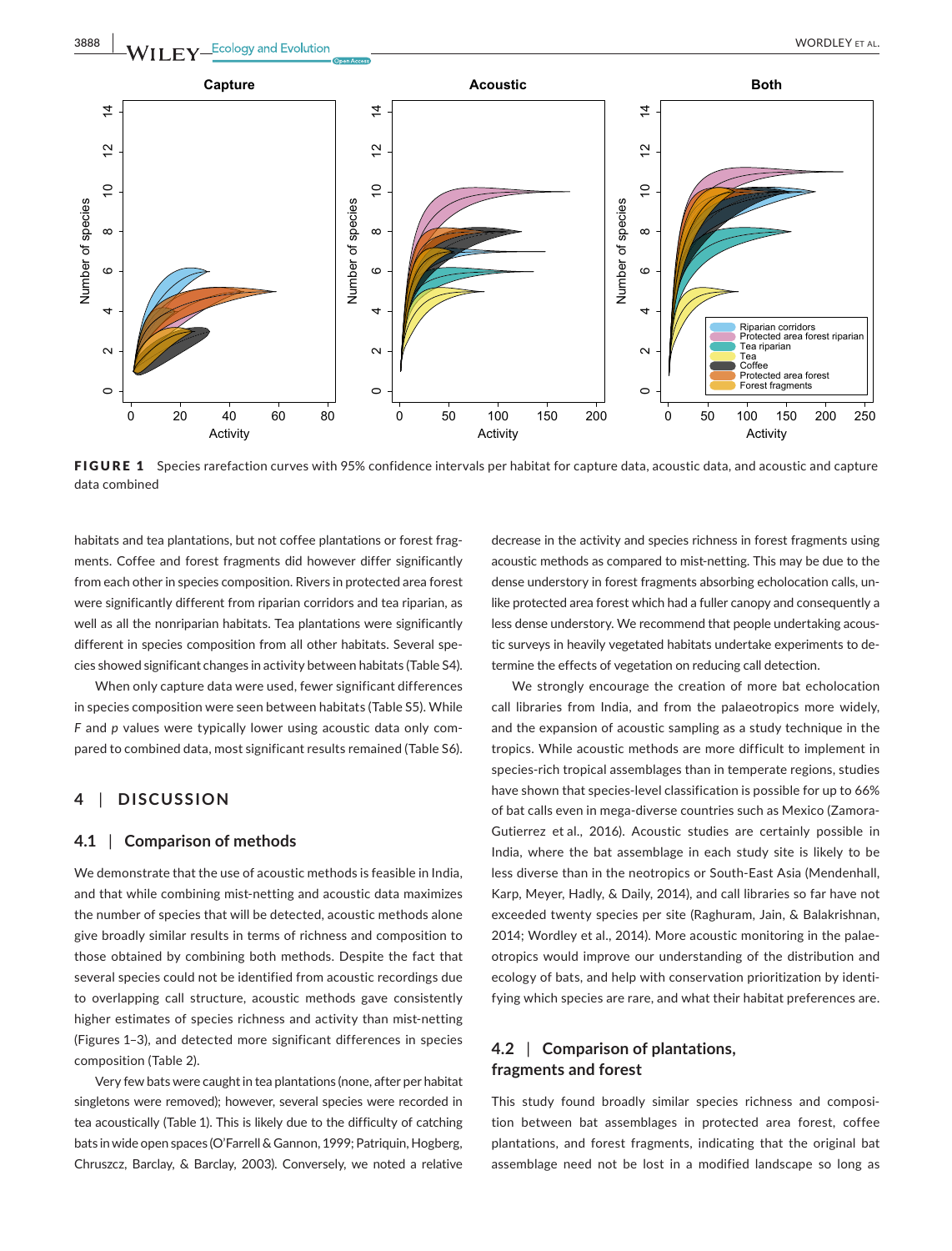

FIGURE 2 Species richness by habitat and method, shown as boxplots with quartiles, whiskers extending to 1.5 times the interquartile range of the nearest hinge, and outliers as points. Stars indicate significance: \**p* ≤ .05, \*\**p* ≤ .01, \*\*\**p* ≤ .001

sufficient forest fragments and/or coffee under native shade is retained. Richness and activity were greatest in protected forests, although this was not significant due to high variance between sites (Figures 2 and 3). The similarity between the richness of assemblages in protected forests and forest fragments echoes the findings of Mendenhall et al., 2014; who found that globally more studies showed the same bat species richness in forest fragments as compared to minimally disturbed forest than showed a reduced species richness in forest fragments. Meta-analyses in the tropics have suggested that the impacts of land-use change on bats are somewhat less severe than for other animal taxa (Gibson et al., 2011). However, species richness may mask changes in species composition and/or the occurrence of trait filtering, which may lead to the loss of some species and a lowering of functional diversity (Meyer et al., 2016; Struebig, Kingston, Zubaid, Mohd-Adnan, & Rossiter, 2008; Villéger et al. 2008; Wordley et al., 2017).

There have been few generalizations about bats' responses to habitat fragmentation, and many responses appear highly species and guild specific (Meyer et al., 2016). Kingston (2010) and Meyer et al. (2016) identified a need for more work on the ecological requirements of forest dependent bats and the response of forest assemblages to different land uses in Asia. Many bat species across South and South-East Asia, particularly bats in the families Hipposideridae, Rhinolophidae, and the vespertilionid subfamilies Murininae and Kerivoulinae, have wing morphologies and echolocation call types that enable foraging in densely vegetated habitats but which are not effective for foraging in more open habitats (Kingston, 2010; Kingston, Francis, Zubaid, & Kunz, 2003; Meijaard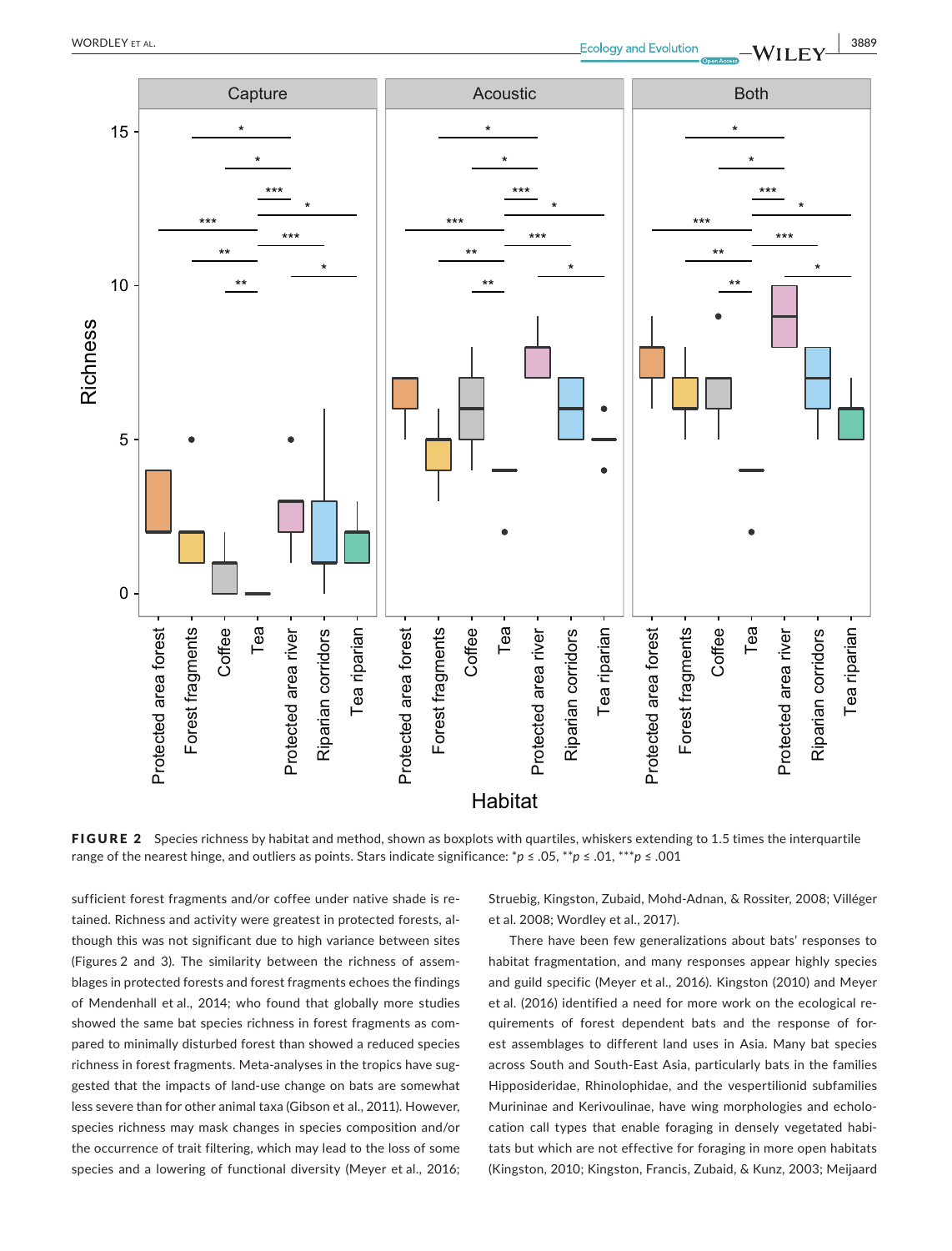



FIGURE 3 Activity of bats by habitat and method, boxplots and significance stars shown as boxplots with quartiles, whiskers extending to 1.5 times the interquartile range of the nearest hinge and outliers as points. Stars indicate significance: \**p* ≤ .05, \*\**p* ≤ .01, \*\*\**p* ≤ .001. Activity refers to number of individuals caught for capture, and number of species per recording for acoustic (Section 2.7)

et al., 2005; Wordley et al., 2017). We found that *Rhinolophus beddomei* and *Rhinolophus rouxii* were both significantly more abundant in protected forests than in coffee or forest fragments (Tables 1 and S4); which is expected as they are typical "forest adapted" bats (Wordley et al., 2017). More surprisingly, *Miniopterus pusillus*, which has the long narrow wings and flexible echolocation calls seen in open air foragers (Wordley et al., 2017), was more frequently recorded in protected forest than in forest fragments. This may be because it can forage within the open understorey of protected area forests more easily than in the dense understorey of forest fragments. We saw that several other species were most abundant in protected forests, but they were recorded too infrequently for statistical analysis (Table 1). *Megaderma spasma* was only caught in forest fragments and protected forest and was caught more in protected forest; *Hipposideros pomona* was recorded in all habitats but

was most often recorded in protected forests. These species may be the most vulnerable to any land-use change from protected forest. This underscores the need to examine data beyond richness metrics alone.

Tea is the most heavily modified habitat in the landscape, containing no native bushes or trees. Lower species richness and activity of bats were seen in tea plantations, and bat assemblages were different to those in all other habitats. *M. pusillus* was recorded significantly less frequently in tea plantations, and nine species were not recorded at all. In studies on some taxa, a few species have increased significantly in abundance in intensely modified agricultural landscapes (so-called winner species; Phalan, Onial, Balmford, & Green, 2011). Both *P. ceylonicus* and *M. fuliginosus* were found more often in tea plantations compared to protected forests, but not compared to the more open habitats of rivers in protected forests.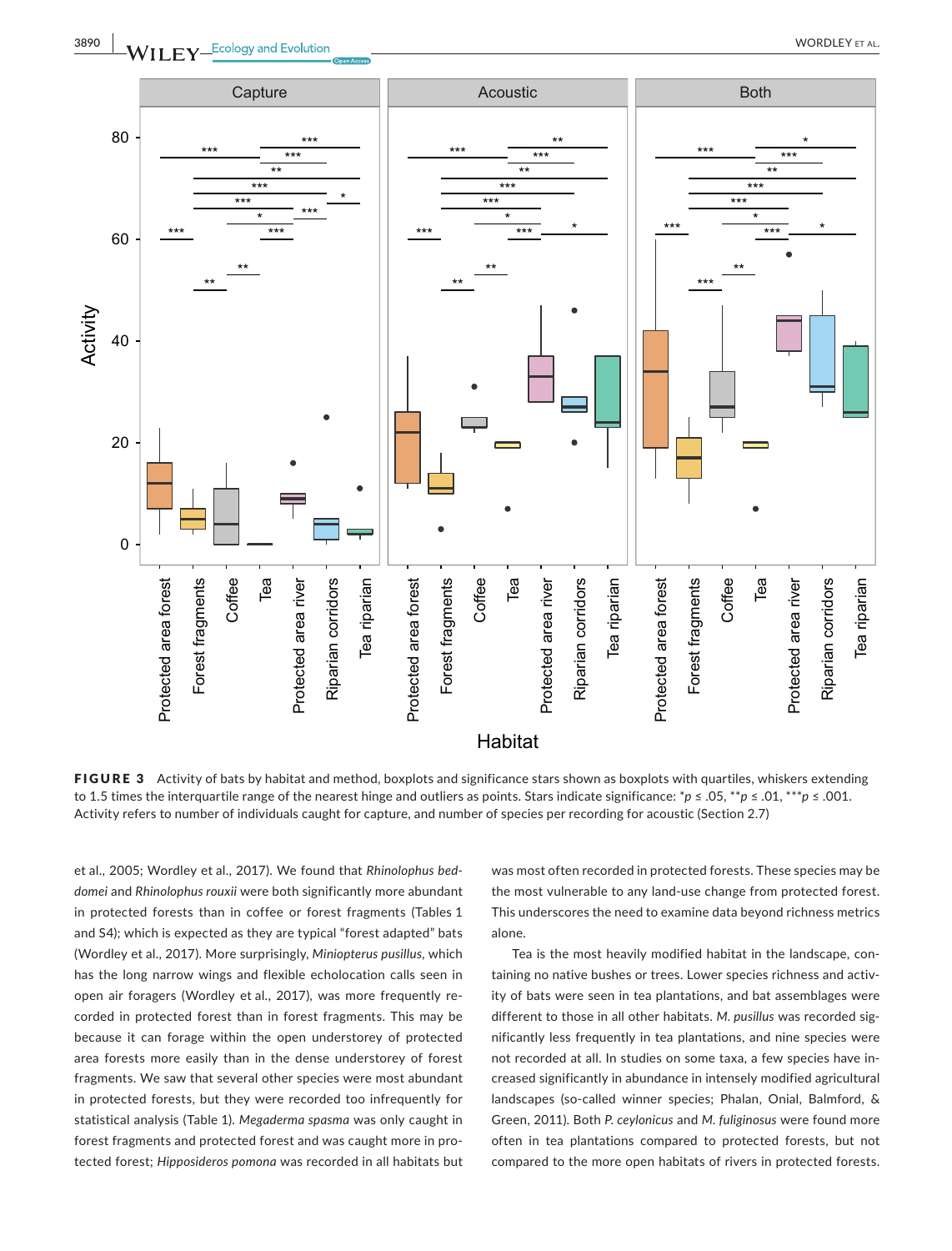| <b>TABLE 2</b> Species composition (ADONIS) differences from combined capture and acoustic methods with false discovery rate |  |  |
|------------------------------------------------------------------------------------------------------------------------------|--|--|
| (FDR) corrections . Stars indicate significance: $P \le 0.05$ *, $P \le 0.01$ **, $P \le 0.001$ ***                          |  |  |

| Compare               | Against                           | F      | p Value     | Q value (after<br><b>FDR</b> correction) |
|-----------------------|-----------------------------------|--------|-------------|------------------------------------------|
| Coffee                | Forest fragments                  | 3.404  | $< 0.01***$ | $< 0.01***$                              |
| Coffee                | Riparian corridors                | 2.078  | .117        | .129                                     |
| Coffee                | Tea riparian                      | 3.404  | $.008***$   | $.014*$                                  |
| Coffee                | Tea                               | 3.163  | $.009***$   | $.014*$                                  |
| Coffee                | Protected area forest             | 1.957  | .142        | .149                                     |
| Coffee                | Protected area forest<br>riparian | 3.102  | $.007**$    | $.014*$                                  |
| Forest fragments      | Riparian corridors                | 5.920  | $< 0.01***$ | $< 0.01***$                              |
| Forest fragments      | Tea riparian                      | 8.919  | $< 0.01***$ | $< 0.01***$                              |
| Forest fragments      | Tea                               | 6.293  | $< 0.01***$ | $< 0.01***$                              |
| Forest fragments      | Protected area forest             | 2.128  | .104        | .122                                     |
| Forest fragments      | Protected area forest<br>riparian | 5.736  | $.01***$    | $.014*$                                  |
| Riparian corridors    | Tea riparian                      | 0.717  | .659        | .659                                     |
| Riparian corridors    | Tea                               | 4.565  | $.008***$   | $.014*$                                  |
| Riparian corridors    | Protected area forest             | 4.284  | $< 0.01***$ | $< 0.01***$                              |
| Riparian corridors    | Protected area forest<br>riparian | 3.645  | $.017*$     | $.022*$                                  |
| Tea riparian          | Tea                               | 3.993  | $< 0.01***$ | $< 0.01***$                              |
| Tea riparian          | Protected area forest             | 5.764  | $.01***$    | $.014*$                                  |
| Tea riparian          | Protected area forest<br>riparian | 6.803  | $.009***$   | $.014*$                                  |
| Tea                   | Protected area forest             | 5.394  | $< 0.01***$ | $< 0.01***$                              |
| Tea                   | Protected area forest<br>riparian | 10.863 | $< 0.01***$ | $< 0.01***$                              |
| Protected area forest | Protected area forest<br>riparian | 1.872  | .097        | .120                                     |

While recorded frequently in tea plantations, these two species have been shown to decline in likelihood of occurrence as the percentage tea cover of an area increases (Wordley et al., 2015). Therefore, tea plantations apparently have no clear "winner" species of bat and many "losers," echoing the observations of Maas et al. (2015) that there are few "agricultural specialist" bats.

## **4.3** | **Comparison of riparian habitats**

The riparian habitats all tended toward having a greater species richness and activity than their nonriparian counterparts, although the only significant difference was between tea and tea riparian. Species composition also changed between riparian and nonriparian habitats within the agricultural landscape. Other tropical studies reveal that riparian vegetation can be richer in bat species and have higher activity levels than comparable nearby nonriparian vegetation (Monadjem & Reside, 2008; Sirami, Jacobs, & Cumming, 2013; Taylor, Monadjem, & Nicolaas Steyn, 2013), and some bat species show particular preferences for riparian vegetation (Avila-Cabadilla et al., 2012). Riparian corridors represented a better habitat for bats than rivers through tea with no riparian corridor, but a poorer habitat than rivers in protected areas. The benefits to bats of riparian corridors may be enhanced by having native tree cover on both banks of the river, not just one as seen in this study.

## **4.4** | **Conservation implications**

The high level of protection given to protected forests should be maintained and extended to other intact forests in the Western Ghats. Forest fragments should be maintained and restored for the conservation of bats and other species, by expanding NCF's work in planting native trees in and adjacent to forest fragments to other landscapes in the Ghats. In this landscape, we noted several species which may especially benefit from a focus on restoring forest fragments and riparian corridors. The endangered endemic *Latidens salimalii* was only seen in one riparian corridor and one river in protected forest; this species is severely range restricted and requires conservation measures (Molur & Vanitharani, 2008; Wordley, Foui,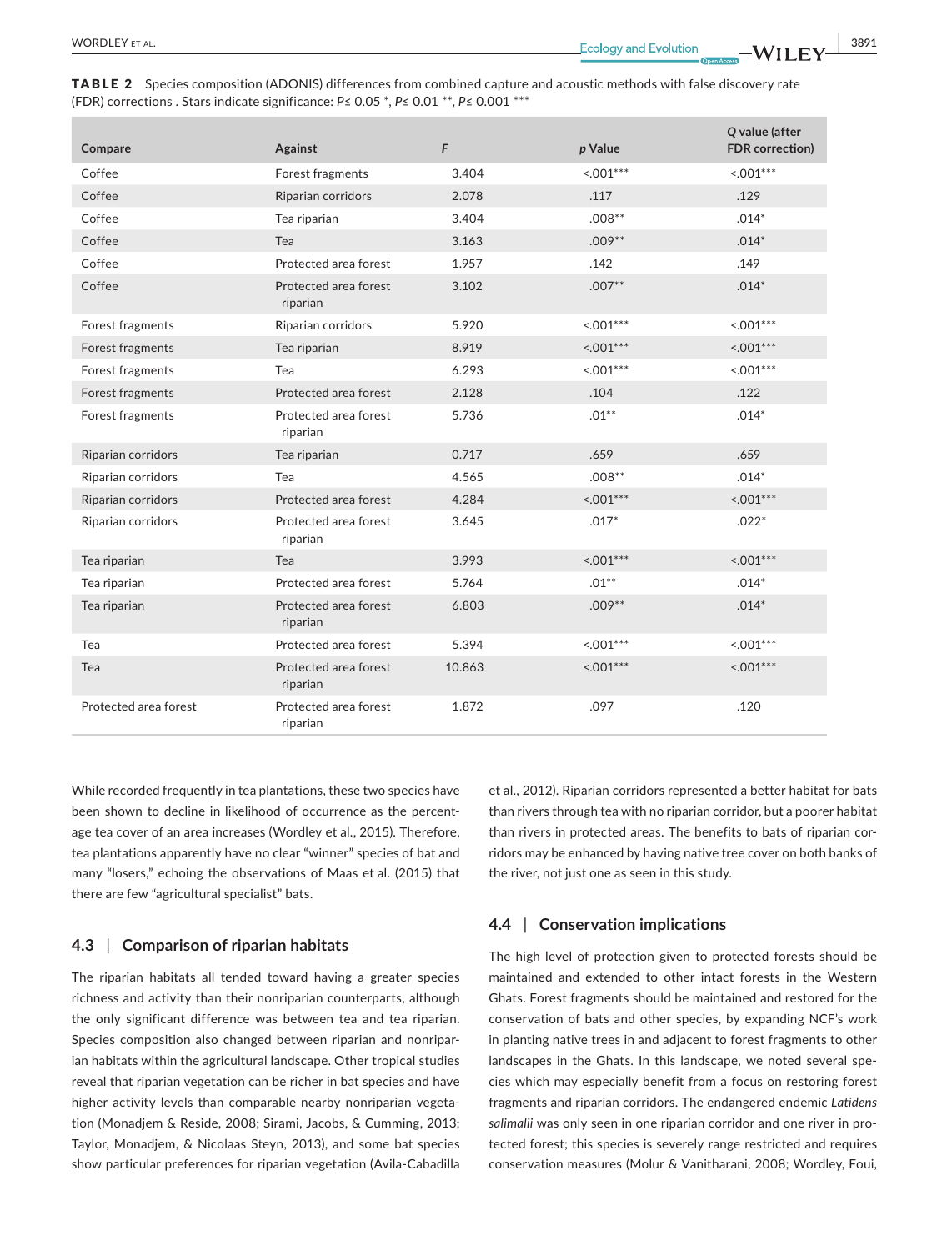**3892 WILEY-Ecology and Evolution** *CONDUCTRY ET AL.* 

Mudappa, Sankaran, & Altringham, 2016). *Megaderma spasma*, while globally widespread, appears sensitive to disturbance as it was never recorded in tea plantations or tea riparian habitats; likewise, *Rhinolophus beddomei* (known only from India and one location in Thailand) and *Rhinolophus rouxii* (largely restricted to South Asia, and one location in Burma) were not recorded in tea plantations and were much rarer outside of protected areas.

Shade coffee under native trees has value in a biodiversity hotspot, but the high value for bats seen in this study may rely on some intact forest remaining in the landscape (Faria & Baumgarten, 2007). There is a growing trend toward the use of non-native timber trees in coffee plantations in Valparai and globally (Jha et al., 2014); it is important to develop and implement mechanisms that encourage the use of native species, such as premium prices for coffee planters who retain or replant them.

Tea plantations, however, have a significant negative impact on the diversity of all species studied in them thus far (Murali & Raman, 2012; Sidhu et al., 2010; Wordley et al., 2015, 2017). If these plantations are to be made compatible with conservation in a biodiversity hotspot, changes to plantation management are needed. For example, in Valparai, NCF is encouraging tea planters to use native trees for shade rather than the exotic Australian silver oak. Shade will always be sparser for tea than for *Coffea arabica* as tea bushes need more sun, but supplementing the exotic trees with native species may benefit bat diversity. Growers should be rewarded for restoring forest fragments and planting riparian corridors. In areas of high conservation value such as the Western Ghats, it may also be sensible to promote mechanisms to discourage the conversion of shade coffee to tea. The Anamalai Hills were initially planted with shade-grown coffee (Mudappa & Raman, 2007); it is relatively recently that the landscape has become tea dominated. Localized schemes to reward coffee growers although payments for ecosystem services, access to elite international markets, or help with developing ecotourism could be trialed, alongside or instead of legislation or financial penalties for clearing native trees to plant tea.

While riparian corridors are not equivalent to rivers through protected area forest for bats, they have more value than rivers without riparian corridors. Legislation or incentives to encourage plantation owners to leave a buffer of native trees on each side of every river would greatly benefit bats, and other species in the landscape (Gray, Slade, Mann, & Lewis, 2014; Kumar et al., 2010). The Indian government has committed US\$10 billion to planting five million hectares of forest, and improving forest quality on another five million hectares (National Action Plan on Climate Change, 2011). While the main focus of this reforestation drive is for large-scale work (5,000+ ha plots), riparian corridors in agricultural land may be a good investment for reforestation due to the biodiversity, hydrological, and erosion reducing benefits (Mayer et al., 2007; Sweeney et al., 2004). They may help to restore landscape connectivity and have potential for mitigating human–elephant conflict by providing "migration corridors" through the landscape where elephants can drink, feed, and rest in the shade rather than venturing into tea estates (Kumar et al., 2010). In summary, diverse tropical agricultural landscapes

can maintain bat diversity, providing sufficient native trees are maintained.

#### **ACKNOWLEDGMENTS**

Funding was provided by NERC (Natural Environment Research Council) (NE/I528393/1), the British Ecological Society (4863/5903), the University of Leeds, and UKIERI (UK India Education and Research Initiative). We thank the Tamil Nadu Forest Department, the Tamil Nadu Electricity Board and managers of Peria Karamalai Tea Company, Bombay Burmah Trading Corporation, Tata Coffee Ltd., Parry Agro Industries Ltd., Altaghat Estate and Thalanar Estate for permissions and local support. We would like to thank the field assistants Satish Kumar A., Dinesh T., Pandi, Sunderaj, Karthik, and Anand Kumar. We are also grateful to Emma Rigby, Sarah Proctor, Aurelie Laurent, Ruth Angell, Kate Parker, and Aditya Malgaonkar for their help in the field. Finally, we thank T.R. Shankar Raman, M. Ananda Kumar, and Ganesh Raghunathan for logistical support and advice throughout the project. Thanks to Keith Hamer and Zoe Davies for their comments on CFRW's thesis.

## **CONFLICT OF INTEREST**

None declared.

#### **AUTHOR CONTRIBUTIONS**

CFRW was the PhD student on this project and as such conducted the field research and analyses, and wrote most of the manuscript. DM, MS, and JDA contributed to refining ideas for the project, helped with analyses, provided support in field (DM), and edited the manuscript, with JDA as the main PhD supervisor and DM and MS providing in-country support.

## **ORCID**

*Claire F. R. Wordley* <http://orcid.org/0000-0001-6642-5544>

#### **REFERENCES**

- Avila-Cabadilla, L. D., Sanchez-Azofeifa, G. A., Stoner, K. E., Alvarez-Añorve, M. Y., Quesada, M., & Portillo-Quintero, C. A. (2012). Local and landscape factors determining occurrence of phyllostomid bats in tropical secondary forests. *PLoS ONE*, *7*, e35228. [https://doi.](https://doi.org/10.1371/journal.pone.0035228) [org/10.1371/journal.pone.0035228](https://doi.org/10.1371/journal.pone.0035228)
- Bates, P. J. J., & Harrison, D. L. (1997). *Bats of the Indian subcontinent*. Kent, UK: Harrison Zoological Museum Publications.
- Bates, D., Maechler, M., Bolker, B., & Walker, S. (2014). *lme4: Linear mixed-effects models using Eigen and S4*. R package version 1.1-6.
- de Mendiburu, F. (2014). *agricolae: Statistical procedures for agricultural research*. R package version 1.1-8.
- FAOSTAT (2014). *[FAO] Food and Agriculture Organization of the United Nations*. Rome, Italy: FAOSTAT.
- Faria, D., & Baumgarten, J. (2007). Shade cacao plantations (*Theobroma cacao*) and bat conservation in southern Bahia, Brazil. *Biodiversity and Conservation*, *16*, 291–312.<https://doi.org/10.1007/s10531-005-8346-5>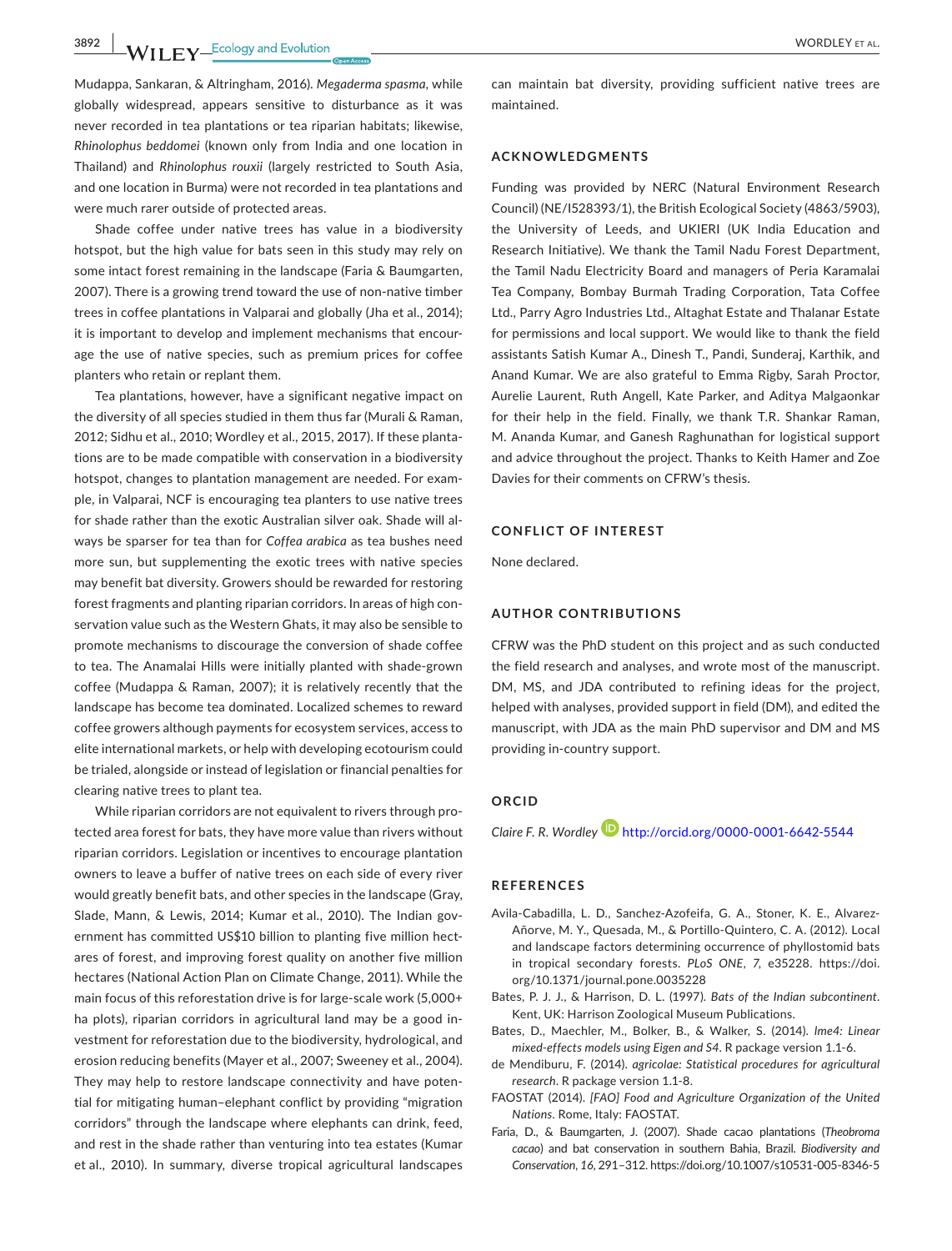- Faria, D., Laps, R. R., Baumgarten, J., & Cetra, M. (2006). Bat and bird assemblages from forests and shade cacao plantations in two contrasting landscapes in the Atlantic Forest of southern Bahia, Brazil. *Biodiversity and Conservation*, *15*, 587–612. [https://doi.org/10.1007/](https://doi.org/10.1007/s10531-005-2089-1) [s10531-005-2089-1](https://doi.org/10.1007/s10531-005-2089-1)
- Furey, N. M., Mackie, I. J., & Racey, P. A. (2009). The role of ultrasonic bat detectors in improving inventory and monitoring surveys in Vietnamese karst bat assemblages. *Current Zoology*, *55*, 327–341.
- Gibson, L., Lee, T. M., Koh, L. P., Brook, B. W., Gardner, T. A., Barlow, J., … Sodhi, N. S. (2011). Primary forests are irreplaceable for sustaining tropical biodiversity. *Nature*, *478*(7369), 378–381. [https://doi.](https://doi.org/10.1038/nature10425) [org/10.1038/nature10425](https://doi.org/10.1038/nature10425)
- Graf, S. (2010). *Diversity and habitat use of understorey bats in forest and agroforestry systems at the margin of Lore Lindu National Park (Central Sulawesi, Indonesia)*. Vienna, Austria: Universitat Wein.
- Gray, C. L., Slade, E. M., Mann, D. J., & Lewis, O. T. (2014). Do riparian reserves support dung beetle biodiversity and ecosystem services in oil palm-dominated tropical landscapes? *Ecology and Evolution*, *4*, 1049–1060.<https://doi.org/10.1002/ece3.1003>
- Harvey, C. A., & Villalobos, J. A. G. (2007). Agroforestry systems conserve species-rich but modified assemblages of tropical birds and bats. *Biodiversity and Conservation*, *16*, 2257–2292. [https://doi.](https://doi.org/10.1007/s10531-007-9194-2) [org/10.1007/s10531-007-9194-2](https://doi.org/10.1007/s10531-007-9194-2)
- Jha, S., Bacon, C. M., Philpott, S. M., Ernesto Mendez, V., Laderach, P., & Rice, R. A. (2014). Shade coffee: Update on a disappearing refuge for biodiversity. *BioScience*, *64*, 416–428. [https://doi.org/10.1093/](https://doi.org/10.1093/biosci/biu038) [biosci/biu038](https://doi.org/10.1093/biosci/biu038)
- Jones, G., Jacobs, D. S., Kunz, T. H., Willig, M. R., & Racey, P. A. (2009). Carpe noctem: The importance of bats as bioindicators. *Endangered Species Research*, *8*, 93–115.<https://doi.org/10.3354/esr00182>
- Jones, K. E., Purvis, A., & Gittleman, J. L. (2003). Biological correlates of extinction risk in bats. *American Naturalist*, *161*, 601–614. [https://doi.](https://doi.org/10.1086/368289) [org/10.1086/368289](https://doi.org/10.1086/368289)
- Kalko, E. K. V., Handley, C. O. Jr., Handley, D., Handley, C. O., & Handley, D. (1996). Organization, diversity, and long-term dynamics of a Neotropical bat community. In M. Cody, & J. Smallwood (Eds.), *Long-term studies of vertebrate communities* (pp. 503–553). New York, NY: Academic Press Inc.<https://doi.org/10.1016/B978-012178075-3/50017-9>
- Kapoor, V. (2008). Effects of rainforest fragmentation and shade-coffee plantations on spider communities in the Western Ghats, India. *Journal of Insect Conservation*, *12*(1), 53–68. [https://doi.org/10.1007/](https://doi.org/10.1007/s10841-006-9062-5) [s10841-006-9062-5](https://doi.org/10.1007/s10841-006-9062-5)
- Kembel, S. W., Cowan, P. D., Helmus, M. R., Cornwell, W. K., Morlon, H., Ackerly, D. D., … Webb, C. O. (2010). Picante: R tools for integrating phylogenies and ecology. *Bioinformatics*, *26*, 1463–1464. [https://doi.](https://doi.org/10.1093/bioinformatics/btq166) [org/10.1093/bioinformatics/btq166](https://doi.org/10.1093/bioinformatics/btq166)
- Kingston, T. (2010). Research priorities for bat conservation in Southeast Asia: A consensus approach. *Biodiversity and Conservation*, *19*(2), 471–484. <https://doi.org/10.1007/s10531-008-9458-5>
- Kingston, T. (2013). Response of bat diversity to forest disturbance in Southeast Asia: Insights from long-term research in Malaysia. In R. A. Adams, & S. C. Pedersen (Eds.), *Bat evolution, ecology, and conservation* (pp. 169–185). New York, NY: Springer. [https://doi.](https://doi.org/10.1007/978-1-4614-7397-8) [org/10.1007/978-1-4614-7397-8](https://doi.org/10.1007/978-1-4614-7397-8)
- Kingston, T., Francis, C. M., Zubaid, A., & Kunz, T. H. (2003). Species richness in an insectivorous bat assemblage from Malaysia. *Journal of Tropical Ecology*, *19*, 67–79. [https://doi.org/10.1017/](https://doi.org/10.1017/S0266467403003080) [S0266467403003080](https://doi.org/10.1017/S0266467403003080)
- Kumar, M. A., Mudappa, D., & Raman, T. R. S. (2010). Asian elephant *Elephas maximus* habitat use and ranging in fragmented rainforest and plantations in the Anamalai Hills, India. *Tropical Conservation Science*, *3*, 143–158. <https://doi.org/10.1177/194008291000300203>
- Kunz, T. H., de Torrez, E. B., Bauer, D., Lobova, T., & Fleming, T. H. (2011). Ecosystem services provided by bats. *Annals of*

*the New York Academy of Sciences*, *1223*, 1–38. [https://doi.](https://doi.org/10.1111/j.1749-6632.2011.06004.x) [org/10.1111/j.1749-6632.2011.06004.x](https://doi.org/10.1111/j.1749-6632.2011.06004.x)

Lenth, R. V. (2014). *lsmeans: Least-squares means*. R package version 2.05.

- Lundy, M., & Montgomery, I. (2009). Summer habitat associations of bats between riparian landscapes and within riparian areas. *European Journal of Wildlife Research*, *56*, 385–394. [https://doi.org/10.1007/](https://doi.org/10.1007/s10344-009-0330-z) [s10344-009-0330-z](https://doi.org/10.1007/s10344-009-0330-z)
- Maas, B., Karp, D. S., Bumrungsri, S., Darras, K., Gonthier, D., Huang, J. C. C., … Williams-Guillén, K. (2015). Bird and bat predation services in tropical forests and agroforestry landscapes. *Biological Reviews*, *91*, 1081–1101.<https://doi.org/10.1111/brv.12211>
- MacSwiney, M. C., Clarke, F. M., & Racey, P. A. (2008). What you see is not what you get: The role of ultrasonic detectors in increasing inventory completeness in Neotropical bat assemblages. *Journal of Applied Ecology*, *45*, 1364–1371. [https://doi.](https://doi.org/10.1111/j.1365-2664.2008.01531.x) [org/10.1111/j.1365-2664.2008.01531.x](https://doi.org/10.1111/j.1365-2664.2008.01531.x)
- Marczak, L. B., Sakamaki, T., Turvey, S. L., Deguise, I., Wood, S. L. R., & Richardson, J. S. (2010). Are forested buffers an effective conservation strategy for riparian fauna? An assessment using meta-analysis. *Ecological Applications*, *20*, 126–134. [https://doi.](https://doi.org/10.1890/08-2064.1) [org/10.1890/08-2064.1](https://doi.org/10.1890/08-2064.1)
- Mayer, P. M., Reynolds, S. K., McCutchen, M. D., & Canfield, T. J. (2007). Meta-analysis of nitrogen removal in riparian buffers. *Journal of Environmental Quality*, *36*, 1172–1180. [https://doi.org/10.2134/](https://doi.org/10.2134/jeq2006.0462) ieg2006.0462
- McConkey, K. R., & O'Farrill, G. (2015). Cryptic function loss in animal populations. *Trends in Ecology & Evolution*, *30*, 182–189. [https://doi.](https://doi.org/10.1016/j.tree.2015.01.006) [org/10.1016/j.tree.2015.01.006](https://doi.org/10.1016/j.tree.2015.01.006)
- Meijaard, E., Sheil, D., Nasi, R., Augeri, D., Rosenbaum, B., Iskandar, D., … O'Brien, T. (2005). *Life after logging: Reconciling wildlife conservation and production forestry in Indonesian Borneo*. Bogor, Indonesia: Center for International Forestry Research.
- Mendenhall, C. D., Karp, D. S., Meyer, C. F. J., Hadly, E. A., & Daily, G. C. (2014). Predicting biodiversity change and averting collapse in agricultural landscapes. *Nature*, *509*, 213–217. [https://doi.org/10.1038/](https://doi.org/10.1038/nature13139) [nature13139](https://doi.org/10.1038/nature13139)
- Menon, S., & Bawa, K. S. (1997). Applications of geographic information systems, remote-sensing, and a landscape ecology approach to biodiversity conservation in the Western Ghats. *Current Science*, *73*, 134–145.
- Meyer, C. F., Struebig, M. J., & Willig, M. R. (2016). Responses of tropical bats to habitat fragmentation, logging, and deforestation. In C. C. Voigt, & T. Kingston (Eds.), *Bats in the anthropocene: Conservation of bats in a changing world* (pp. 63–103). Cham, Switzerland: Springer International Publishing.<https://doi.org/10.1007/978-3-319-25220-9>
- Molur, S., & Vanitharani, J. (2008). *Latidens salimalii [WWW Document]*. IUCN Red List Threat. Species. Version 2014.1. Retrieved from [www.](http://www.iucnredlist.org) [iucnredlist.org](http://www.iucnredlist.org)
- Monadjem, A., & Reside, A. (2008). The influence of riparian vegetation on the distribution and abundance of bats in an African savanna. *Acta Chiropterologica*, *10*, 339–348. [https://doi.org/10.3161/](https://doi.org/10.3161/150811008x414917) [150811008x414917](https://doi.org/10.3161/150811008x414917)
- Mudappa, D., & Raman, T. R. S. (2007). Rainforest restoration and wildlife conservation on private lands in the Western Ghats. In G. Shahabuddin, & M. Rangarajan (Eds.), *Making conservation work* (pp. 210–240). Uttaranchal, India: Permanent Black.
- Murali, R., & Raman, T. R. S. (2012). Streamside amphibian communities in plantations and a rainforest fragment in the Anamalai hills, India. *Journal of Threatened Taxa*, *4*, 2849–2856.<https://doi.org/10.11609/JoTT>
- Murray, K. L., Britzke, E. R., Hadley, B. M., & Robbins, L. W. (1999). Surveying bat communities: A comparison between mist nets and the Anabat II bat detector system. *Acta Chiropterologica*, *1*, 105–112.
- Myers, N., Mittermeier, R. A., Mittermeier, C. G., da Fonseca, G. A. B., & Kent, J. (2000). Biodiversity hotspots for conservation priorities. *Nature*, *403*, 853–858.<https://doi.org/10.1038/35002501>